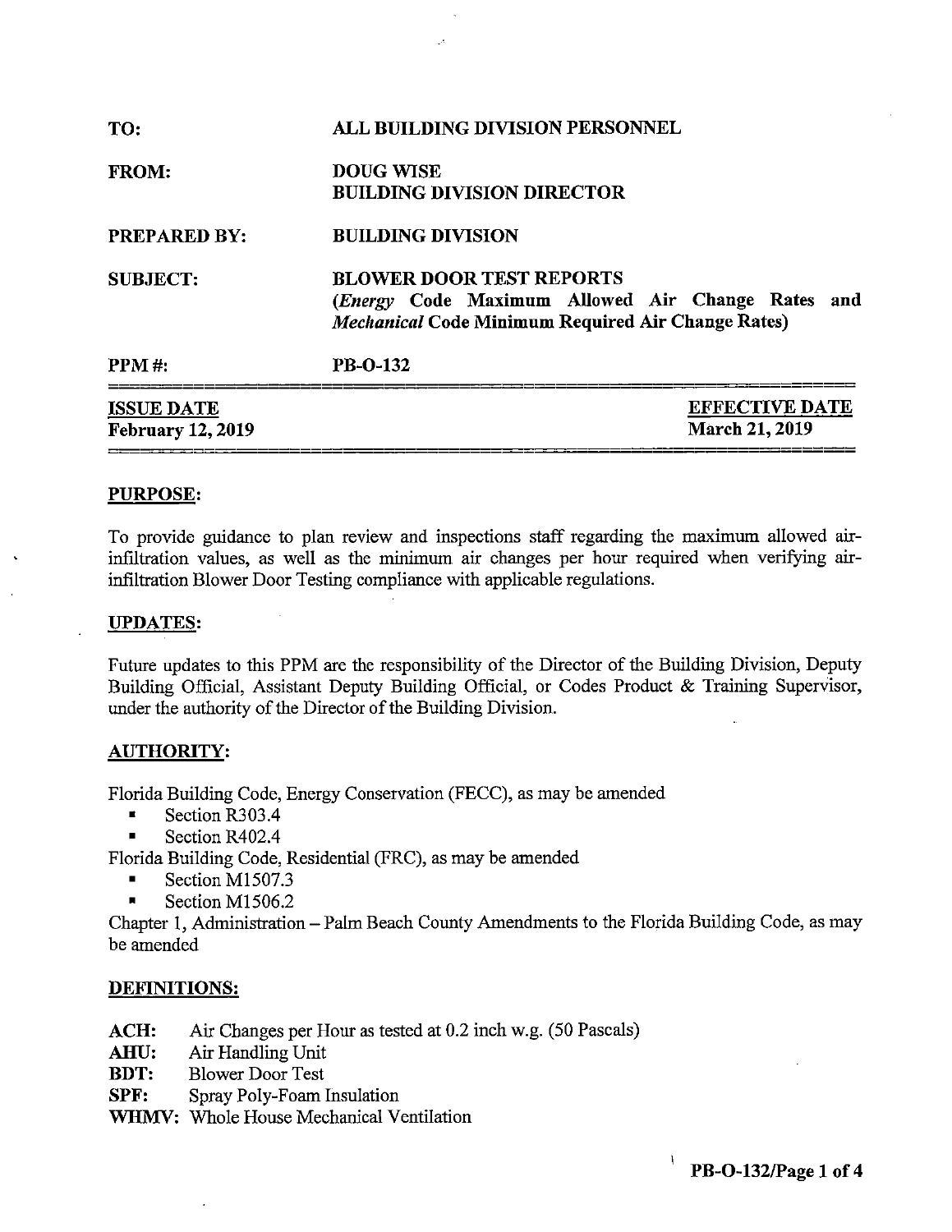# **BACKGROUND:**

A number of studies have demonstrated substantial energy savings may be achieved by tightening the building envelope. Consequently, the building codes have gradually included more and more restrictive requirements concerning the allowable air infiltration rates of the building thermal envelope. The 2014 FECC included mandatory air-leakage testing for all new residential construction, and on July 1, 2017, the testing requirement was implemented. It quickly became evident that the vast majority of structures were testing below the 'air infiltration' maximum threshold of7-ACH, thus satisfying the Energy Code. On the downside, several houses have tested out so tight that they fall below the 3-ACH minimum required by the Mechanical Code to ensure good air quality. This result has been most prevalent in sealed-attic designs, therefore, it is now imperative that homes designed with sealed-attics also include a WHMV plan.

## **POLICY:**

Plan Review and Inspection staff shall confirm the plans and construction of a dwelling unit are in compliance with both the Energy Code (air-infiltration test at less than 7-ACH) and the Mechanical Code (air-infiltration test at more than 3-ACH). Plan designs specifying a sealed-attic assembly must include a complete WHMV plan.

## **PROCEDURE:**

## **Plan Review**

- 1. Mechanical Plans Review shall confirm or verify the following information is provided on the plans prior to approval:
	- a. Unvented attic designs typically have Blower Door Test (air infiltration rate) results less than 3-ACH (50), thus requiring "whole-house mechanical ventilation" (WHMV) per R303.4, 2017 FRC.

**R303.4 Mechanical ventilation.** Where the air infiltration rate of a *dwelling unit* is less than 3.00 air changes per hour where tested with a blower door at a pressure of0.2 inch w.c (50 Pa) in accordance with Section R402.4.l.2 of the *Florida Building Code, Energy Conservation,* the *dwelling unit* shall be provided with whole-house mechanical ventilation in accordance with Section Ml507.3.

- b. WHMV systems shall be designed in accordance with M1507.3, 2017 FRC. **M1507.3.1 System design.** The whole-house ventilation system shall consist of one or more supply or exhaust fans, or a combination of such, and associated ducts and controls.
- c. Type of mechanical system design operation ( continuous or intermittent). **M1507.3.3 Mechanical ventilation rate.** The whole-house mechanical ventilation system shall provide outdoor air at a continuous rate of not less than that determined in accordance with Table M1507.3.3(1).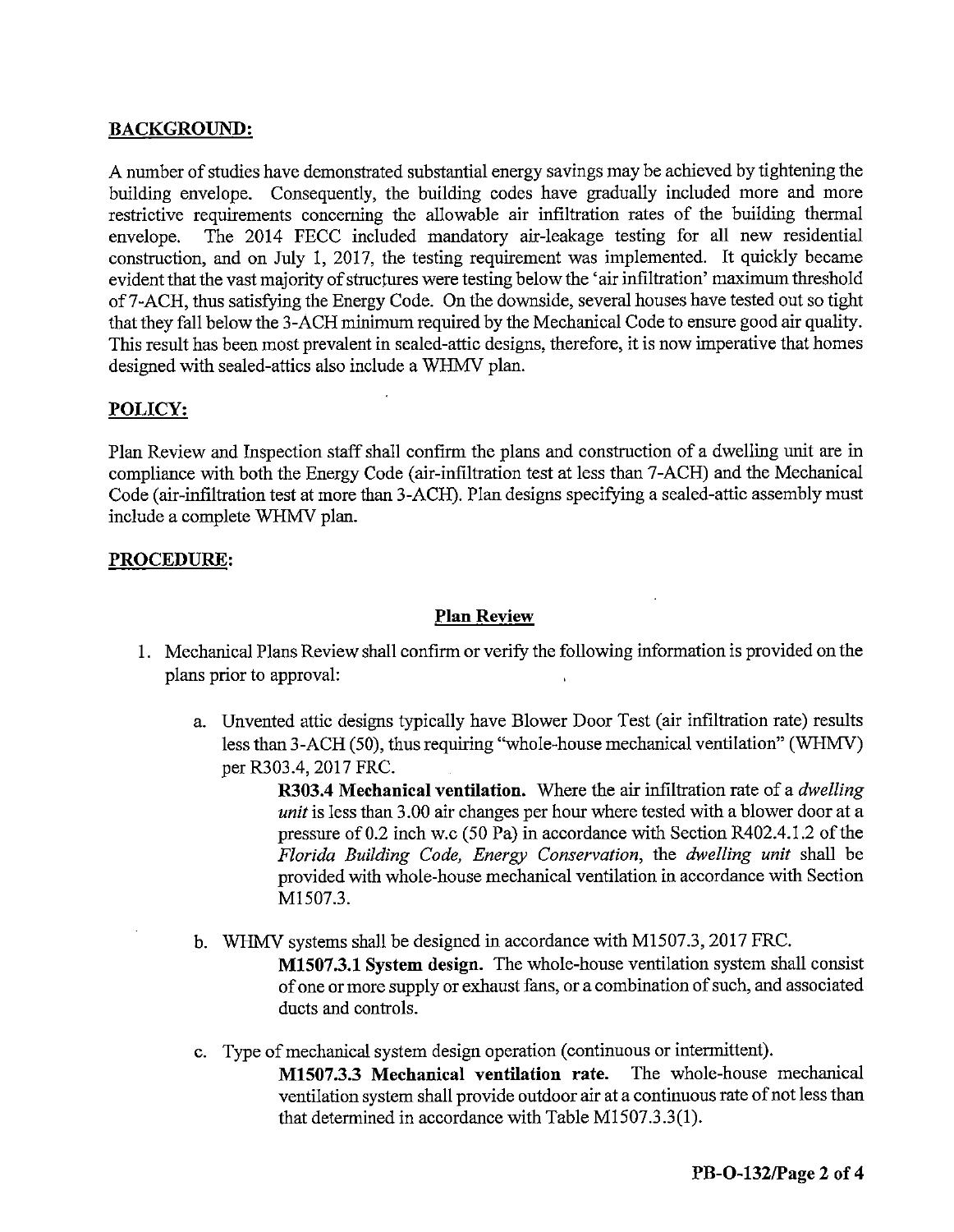**Exception:** The whole-house mechanical ventilation system is permitted to operate intermittently where the system has controls that enable operation for not less than 25 percent of each 4-hour segment and the ventilation rate prescribed in Table Ml 507 .3 .3(1) is multiplied by the factor determined in accordance with Table M1507.3.3(2).

d. Required airflow rate based on selected operation type, per Table M1507.3.3(1)

| <b>DWELLING UNIT</b><br><b>FLOOR AREA</b> | <b>NUMBER OF BEDROOMS</b> |         |         |         |     |  |
|-------------------------------------------|---------------------------|---------|---------|---------|-----|--|
|                                           | $0 - 1$                   | $2 - 3$ | $4 - 5$ | $6 - 7$ | >7  |  |
| (square feet)                             | <b>Airflow in CFM</b>     |         |         |         |     |  |
| < 1.500                                   | 30                        | 45      | 60      | 75      | 90  |  |
| $1,501 - 3,000$                           | 45                        | 60      | 75      | 90      | 105 |  |
| $3.001 - 4.500$                           | 60                        | 75      | 90      | 105     | 120 |  |
| $4,501 - 6,000$                           | 75                        | 90      | 105     | 120     | 135 |  |
| $6,001 - 7,500$                           | 90                        | 105     | 120     | 135     | 150 |  |
| > 7,500                                   | 105                       | 120     | 135     | 150     | 165 |  |

| <b>TABLE M1507.3.3(1)</b>                                                       |  |  |  |  |  |
|---------------------------------------------------------------------------------|--|--|--|--|--|
| CONTINUOUS WHOLE HOUSE MECHANICAL VENTILATION SYSTEM AIRFLOW RATE REQUIREMENTS. |  |  |  |  |  |

For SI: 1 square foot =  $0.0929$  m<sup>2</sup>, 1 cubic foot per minute =  $0.0004719$  m<sup>3</sup>/s.

| <b>TABLE M1507.3.3(2)</b>                                                    |  |  |  |  |  |  |
|------------------------------------------------------------------------------|--|--|--|--|--|--|
| INTERMITTENT WHOLE-HOUSE MECHANICAL VENTILATION RATE FACTORS <sup>a, b</sup> |  |  |  |  |  |  |

| <b>RUN-TIME PERCENTAGE IN EACH 4-HOUR</b><br><b>SEGMENT</b> | 25% | 33% | 50% | 66% | 75%                   | 100% |
|-------------------------------------------------------------|-----|-----|-----|-----|-----------------------|------|
| Factor <sup>a</sup>                                         |     |     |     | .   | $\lambda$ . $\lambda$ | 1.0  |

**a.** For ventilation system run time values between those given, the factors are permitted to be determined by interpolation.

**b. Extrapolation beyond the table:** is **prohibited.** 

e. Duct size, type and length (max) per Ml506.2.

**M1506.2 Duct length.** The length of exhaust and supply ducts used with ventilating equipment shall not exceed the lengths determined in accordance with Table M1506.2.

**Exception:** Duct length shall not be limited where the duct system complies with the manufacturer's design criteria or where the flow rate of the installed ventilating equipment is verified by the installer or approved third party using a flow hood, flow grid or other airflow measuring device.

- f. Damper design, location and power source as shown in WHMV plan.
- 2. Energy Form Review
	- a. Input parameters should specify the attic is Unvented.
	- b. Includes WHMV design in the equipment sizing calculation due to increased heat and humidity loads.

#### **Inspections**

1. Field Inspectors shall verify the following items at the appropriate inspection: